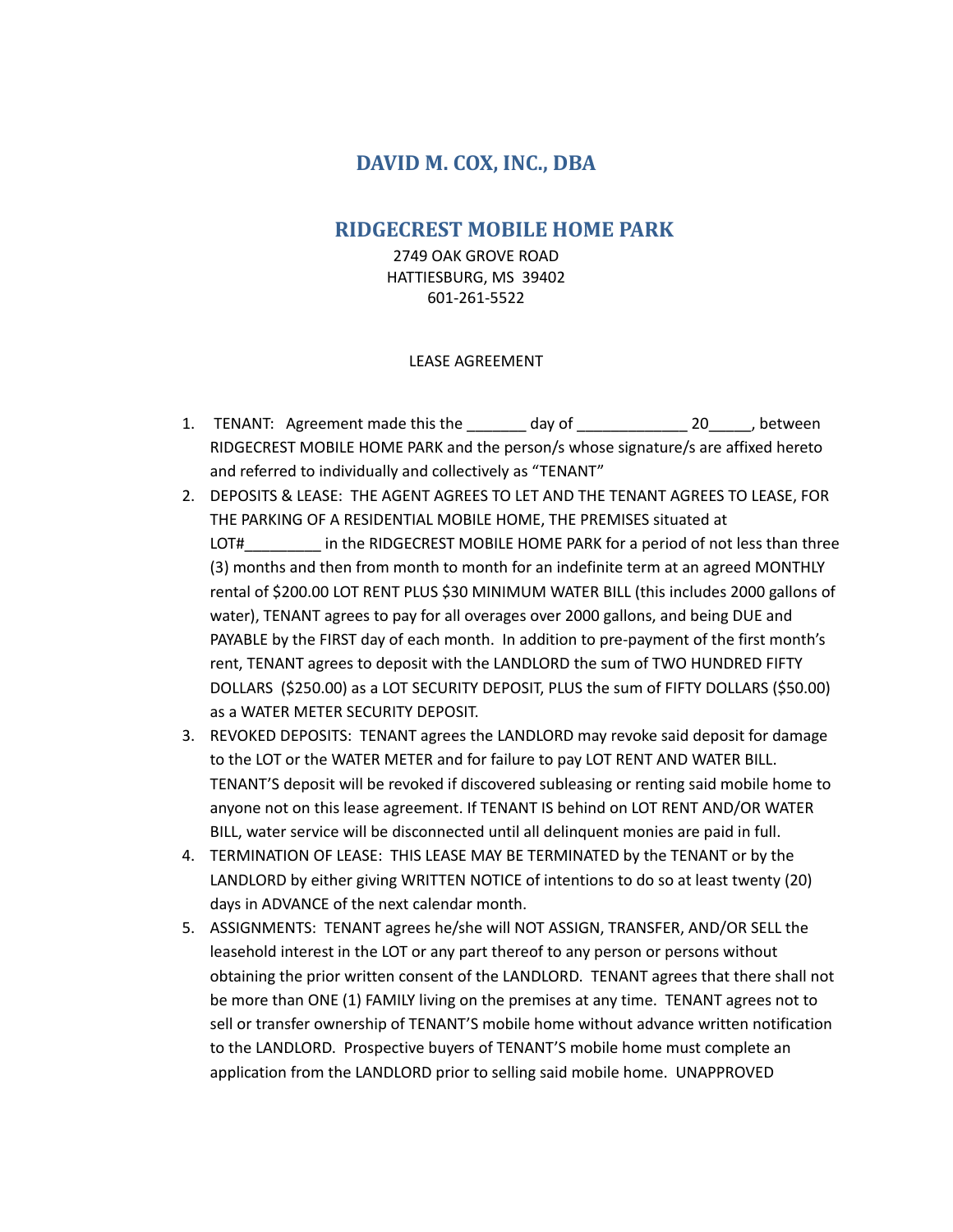transactions will require buyer to move mobile home out of the park and all deposits are revoked.

- 6. DISTURBANCES/LIABILITIES: TENANT agrees not to use, or permit the premises to be used for any illegal or improper purposes, not permit any disturbances, noise or annoyance whatsoever detrimental to the inhabitants of the park, or the reasonable comfort of the other inhabitants of RIDGECREST MOBILE HOME PARK or its neighbors. Said disturbances, noises, annoyances or illegal activities shall be a breach of this agreement. TENANT agrees that neither the AGENT nor the LANDLORD is liable to the TENANT or his guests, or any other persons for any damages, injury or losses to person or property caused by other tenants or persons, theft burglary, assault, vandalism or other crimes or negligence. TENANT agrees that the LANDLORD is not responsible for loss or damage due to ACT OF GOD, such as lightning.
- 7. SKIRTING: TENANT agrees to skirt mobile home with vinyl siding before the initial three (3) month lease expires FAILURE TO COMPLY WILL RESULT IN THE TERMINATION OF THIS LEASE.
- 8. UTILITIES: TENANT agrees that it is the tenant's responsibility to hook up Water, Sewer and Electricity. Tenant agrees to install electrical service in conduit and bury underground. The mobile home is to be properly blocked and tied down. L.P. tanks are not allowed in that part of the park where natural gas lines are already in place.
- 9. APPEARANCE: TENANT agrees that it is Tenant's responsibility to keep outside appearance of mobile home and lot neat and well groomed. This includes the cutting of grass, weed eating and keeping the exterior of mobile home clean. Tenant shall deposit all household garbage in a clean & sanitary manner into a proper receptacle with a lid on it. Tenant shall cooperate in keeping the garbage area neat and clean. Tenant shall be responsible for disposing of items of such size and nature as are not acceptable by the garbage hauler, such as bedding, furniture, building materials, appliances, fixtures, automobile parts and any other unwanted items.
- 10. INTERRUPTION OF SERVICES: Tenant agrees not to hold LANDLORD accountable for any interruption of services including, but not limited to Water, Sewer, and Garbage pickup, Gas or Electrical. This includes sewer disruption due to putting unapproved items into sewer like, but not limited to, baby wipes, personal hygiene, grease, cooking oils or anything that is not biodegradable.
- 11. PETS: TENANT agrees that PETS ARE NOT ALLOWED TO FREELY ROAM THE PARK. Any pet that TENANT has must remain inside TENANT'S home, except when being walked by TENANT. Pet must be on a leash held by TENANT while walking. NO PIT BULL DOGS are allowed in the park inside or outside at any time. No pets are allowed to be in pens, cages or teetered with a rope or chain on the outside of home or on porches at any time. Pets can only be outside on a porch while tenant is present and in control of said pet. Pets include other animals such as Foul and Reptiles as well.
- 12. PARKING: TENANT agrees that parking is provided for no more than two (2) vehicles. VEHICLES ARE NOT PERMITTED OFF THE DESIGNATED PARKING AREAS. Said parking spaces shall not be used for parking of non-running vehicles, painting or repair of any